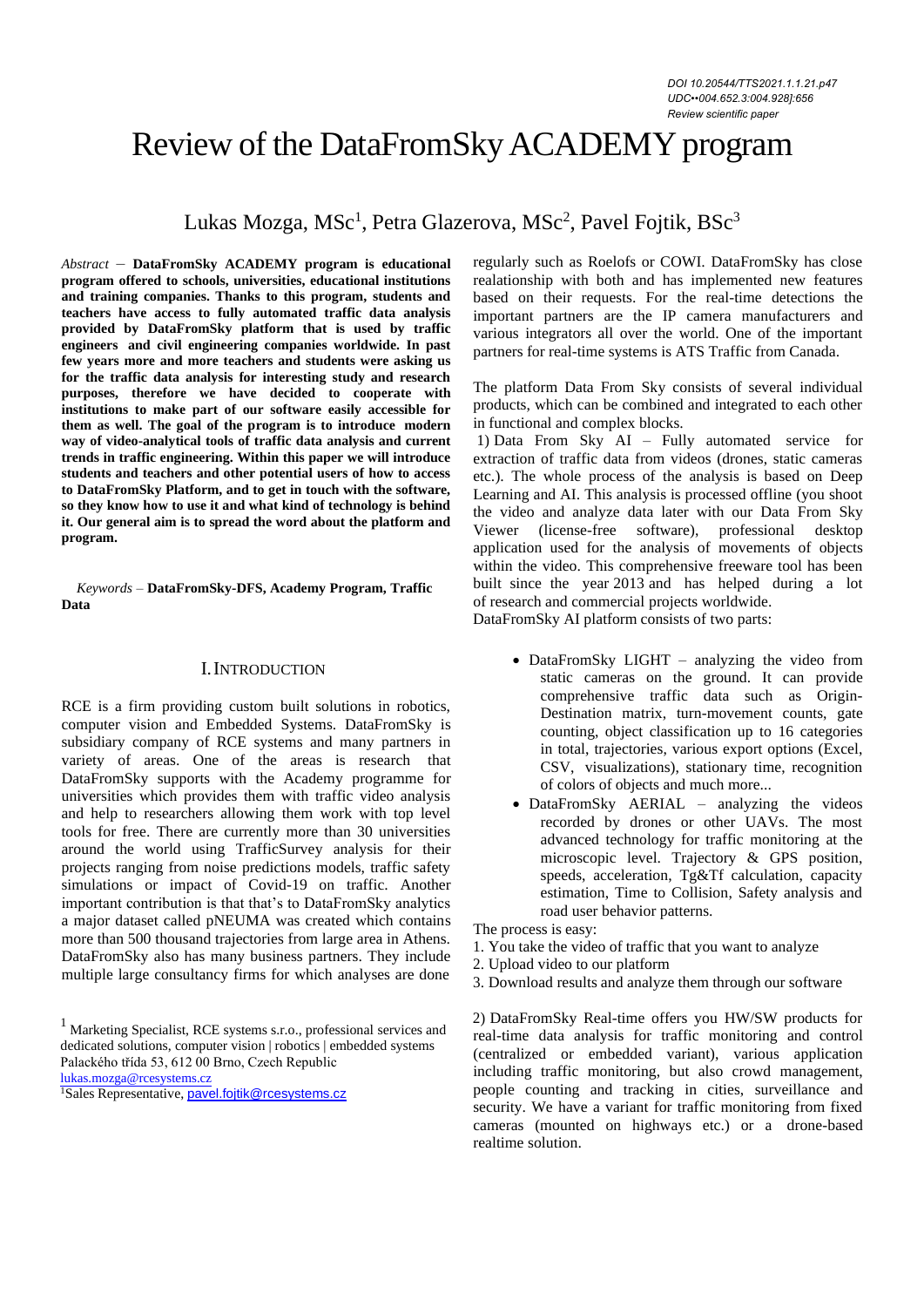# II. DATAFROMSKY ACADEMY PROGRAM

We have decided to make part of our service accessible for students and lecturers for teaching and research purposes (non-financed projects).

General Data From Sky Academy Program Definitions are:

- Provider is RCE systems s.r.o., a company incorporated under the laws of the Czech Republic with its registered seat at Svatopluka Čecha 2008/1d, 612 00 Brno, Id. No.: 021 83 234, recorded in the Commercial Register administered by the Regional Court in Brno under File No. C 80533.
- Educational institution is an organization which carries out educational activity.
- User is person approved by educational institution to use the DataFromSky services defined in.
- Service is advanced traffic analysis of Video, including provision of Results and related services provided by the Provider including provision of software products, if applicable. The Service is divided into (i) DataFromSky Aerial ("DFS AERIAL") and (ii) DataFromSky Light ("DFS LIGHT").
- Software is the integrated cloud computing solution for providing the Service, including applications, software, databases, interfaces, associated media, documentation, updates, new releases and other components or materials provided therewith, DFS Viewer and other software related to provision of the Service.
- Academy User Account is account dedicated to DataFromSky ACADEMY program per agreed educational institution. This account is necessary to access the DataFromSky service.
- Credits represents a number of hours of the Video, which are assigned to the account or may be bought and analysed via the Service under valid pricelist.
- Result is an outcome of the automated analysis, in format which shows the analysed Video including the detected trajectories of vehicles or people, count of vehicles and other derived parameters

Benefits of DFS ACADEMY Program:

- One-year membership for educational and training institutions
- Access to DataFromSky AI platform and licence-free software
- 1 000 Credits for Automatic data processing in DFS LIGHT and DFS AERIAL (these Credits can not cover manual georegistration from our side - you can set your own within DFS Viewer,100% data accuracy and Licence plate detection and has to be purchased according to valid pricelist)
- Access to existing data sets of other institutions within the Program
- Certificate proving participation in the Program
- Cooperation on research projects
- No-special HW required

Our requirements in case you decide to join the Academy Program, are:

- Closer cooperation on research projects and mutual propagation
- DataFromSky AI will be presented as part of lectures to be utilized in student works/thesis
- Minimally 2 public posts connected to DataFromSky AI
- DataFromSky AI can use results from the platform only for internal purposes such as DNN network training or improvement of Service provision
- You can share data sets with DFS ACADEMY program participants (optional)



Fig. 1: DataFromSky Viewer Source: [1]

DataFromSky Viewer (Fig. 1) is currently supporting UTM and WGS-84 system for localization of objects with precision up to 20 cm and using both Imperial and Metric system. Thanks to the software, that is installed on your laptop, you can analyze and export data and statistics offline at any time you want. DataFromSky service detects objects, their movements, interactions and based on this information you can work with data, information and statistics over raw data from the video. See some of features of the software that all with 98% - 100% accuracy:

- Visualize detected objects and their trajectories within the video processed through DFS Light or DFS Aerial
- Classification of objects up to 16 categories
- Origin-Destination matrix (OD matrix)
- Turning movement counts (TMCs)
- Calculation of headways
- Gaptime, time to follow data
- Safety analysis (time to collision, post encroachment time, heavy breaking)
- Current speed, acceleration, deceleration of any object
- Color recognition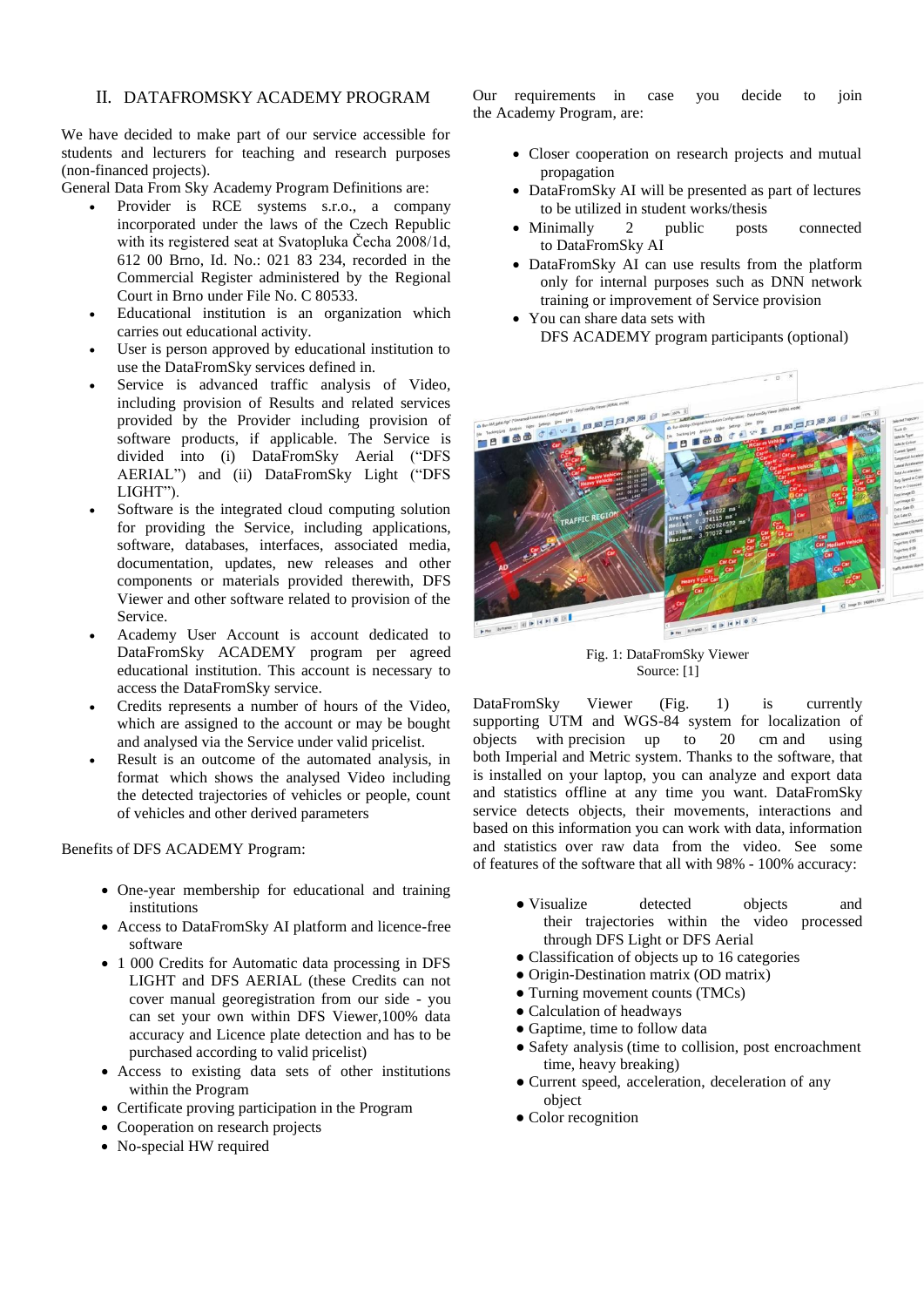

Fig. 2: Easy traffic counting with variety of data types



Fig. 3: Example of complex traffic junction analysis (impossible to do with manual counting)

● Automatic traffic counting with variety of data types (Fig. 2)

(incomparable to manual counting especially in complex scenes and non-intrusive compared to induction loops)

- Reliable data even from complex traffic scenes (Fig. 3)
- License plates detection (optional)
- Work with details of each object
- Position of the object within each millisecond of the video
- Interactions of objects within the video distance measurement
- Travel and occupancy times
- Your own configurable gates for counting that you can change any time you want
- Configurable virtual lanes, traffic regions or action regions
- Capacity evaluation
- Possibility to anonymize your data!
- Possibility to do large-scale surveys capable to merge footage from 4 drones flying simultaneously
- Possibility to do surveys from long periods with video and tlgx file merging

The DataFromSky Light engine can process data from any video input such as static/handheld consumer camera or footage from an existing CCTV infrastructure. For the best traffic analysis results we recommend the following input video parameters:

- $\bullet$  resolution: 1280×720 or more
- bitrate: 5 Mb/s or more
- framerate: 25 fps or more
- min.traffic object size: 32px in one dimension
- continuous video without cuts
- no camera movement

Example of the configuration best suitable for DFS LIGHT analysis:

- elevation of the camera: 10m
- $\bullet$  resolution:  $>$  HD
- optics FOV: 90°
- angle between the imaging axis and the ground plane: 45°

## IV. DATAFROMSKY VIEWER EXPORT DATA IN 5 MINUTES

Results are a small.TLGX file called tracking Log that represents a data package containing information about traffic analysis scene and detected or annotated vehicle trajectory data. Each Tracking Log is closely tied to the video sequence file, as it itself does not contain image data. If you want to view or edit Tracking Log, you have to open it through DataFromSky Viewer with the original video sequence file as well. Download and install DataFromSky Viewer to your computer. It is licensefree software, you do not have to pay anything for it!

To open the tracking log choose File – Open Tracking Log. Then choose your .TLGX file with the original video you want to analyze as show in Fig. 4.

#### **O** DataFromSky Viewer

Eile Tracking Log Analysis Video Settings View Help

|            | Open Tracking Log                                             |   |  |
|------------|---------------------------------------------------------------|---|--|
|            | Import Input Video                                            |   |  |
| ⊞          | Save Tracking Log<br>Export Tracking Log                      |   |  |
|            | Export Traffic Survey Video<br>Export Traffic Survey Snapshot | P |  |
| <b>CSV</b> | Export Trajectories to CSV File                               |   |  |
|            | Change Application Licence                                    |   |  |

Fig. 4: Example of tracking log file opening

You will be able to see and play the video and see detected objects and trajectories within the video. Now go to Tracking Log – Manage Annotation Configurations.

## III. DATAFROMSKY LIGHT VIDEO RECORDING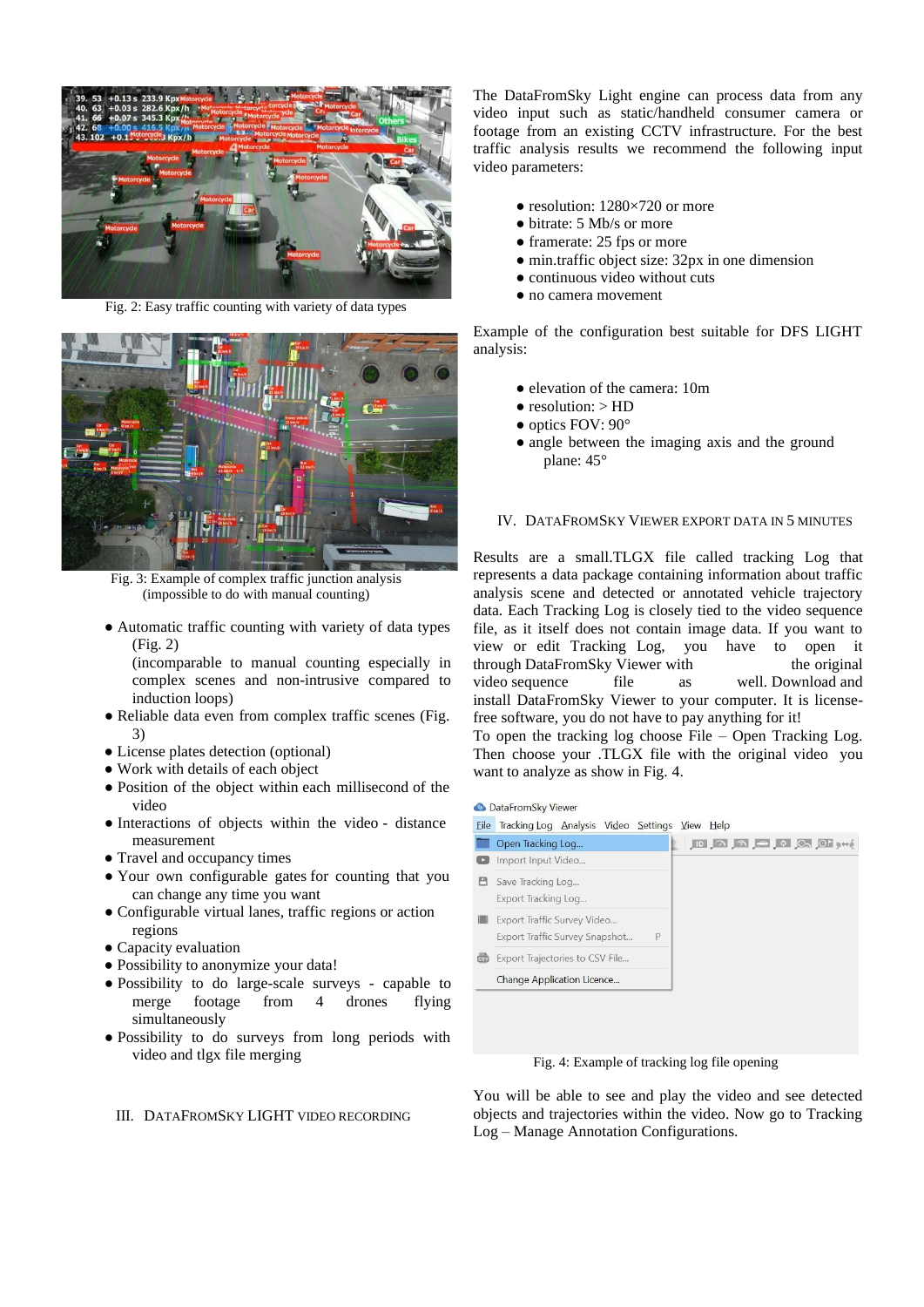Clone existing configuration, select new configuration as active and press Edit as shown in Fig. 5. In case you want to set different kinds of scenarios over the video input you can set more than 2 scenarios and save them all to one tracking log file.

|           | Date Created                      | Lane Count Gate Count Node Count Selected as Active |                |          |               |  |
|-----------|-----------------------------------|-----------------------------------------------------|----------------|----------|---------------|--|
|           | so bře 2.07:05:22.2019 1          |                                                     | $\Omega$       | n        | Active        |  |
| $ion* 1$  | pá říj 25 15:52:07 2019 1         |                                                     | $\overline{0}$ | $\Omega$ | Active        |  |
| $\langle$ | Selected Annotation Configuration |                                                     |                |          | $\rightarrow$ |  |
|           | Clone<br>Preview                  | Edit                                                | Import         |          | Delete        |  |

Fig. 5: Example of tracking log file annotation

You are now able to set gates, lanes, traffic regions, action regions, measurement nodes or anonymization regions based on your requirements. Once you set the scenarios that you want to analyze, Confirm Annotation Redefinition and apply the changes to see them in the video. See example how lanes, gates and anonymization region can be set in Fig. 6



Fig. 6: Example roundabout with gates and traffic regions setup

Now if your next question is how to export TMC (turning movement counts)? Get interval data with Turning movement counts

If you are looking for gate statistics in relation to time, you can use Turning Movement Counts export. Based in this report you can get the information about moving objects within gates per 3 defined time periods (Minor, Major and Overall). The length of each period is up to you!

To export data about Turning movements, go to the Analysis menu and choose Export Traffic Analysis to Excel File or you can find Export Traffic Analysis to Excel File button on the Main toolbar.

The exported excel file is consisted from the sheet Overview, Gate Statistics and Turning movements (overall and split by object category):

Overview sheet is divided to two separate parts:

- Survey overview that includes information about the video (date, time and length of video creation) and information about Minor, Major and Overall Period.
- Overall statistics: you can see the overview of objects, number of objects from each category, total distance traveled within the video or Average speed in analyzed video.

Sheet Gate Statistics summarize information such as minimal, maximal and average speed of objects at the moment of passing each gate and you can see count of each object that passed through defined gate as well.

Excel sheet of Turning movements in Fig.  $7 -$  Summary includes gate passing information for each entry and exit gate in each defined minor, major and overall period that you have set. Other sheets display turning movements for each category of object separately (cars, medium vehicles, heavy vehicles, bus, motorcycle, bicycle and pedestrians).

| Survey report - Turning movements - Summary |  |  |  |
|---------------------------------------------|--|--|--|
|---------------------------------------------|--|--|--|

|                                    | Entry gate - Entry Gate 1 |                |                |                |       |
|------------------------------------|---------------------------|----------------|----------------|----------------|-------|
| Period                             | Exit Gate 4               | Exit Gate 3    | Exit Gate 2    | Exit Gate 1    | Total |
| 12:00:00 - 12:00:29 (30 seconds)   |                           | 4              | Ō              | ō              | 5     |
| 12:00:30 - 12:00:59 (30 seconds)   | Ō                         | 4              |                | ö              | 5     |
| 12:01:00 - 12:01:29 (30 seconds)   | Ō                         | 3              | Ō              | ٥              | 3     |
| 12:01:30 - 12:01:59 (30 seconds)   |                           | ٩              | Ō              | ö              | 4     |
| 12:02:00 - 12:02:29 (30 seconds)   | $\overline{c}$            | 6              | Ō              | ö              | R     |
| 12:02:30 - 12:02:59 (30 seconds)   |                           | Ō              | Ò              | ö              |       |
| 12:00:00 - 12:02:59 (3 minutes)    | 5                         | 20             |                | o              | 26    |
| 12:03:00 - 12:03:29 (30 seconds)   |                           | n              | Ō              | ö              |       |
| 12:03:30 - 12:03:59 (30 seconds)   | ö                         | 9              |                | o              | 10    |
| 12:04:00 - 12:04:29 (30 seconds)   | $\bullet$                 | 10             | Ō              | Ō              | 10    |
| 12:04:30 - 12:04:59 (30 seconds)   |                           | $\overline{a}$ | ٥              | Ō              | 3     |
| 12:05:00 - 12:05:01 (1 seconds)    | Ō                         | O              | o              | Ō              | Ò     |
| 12:03:00 - 12:05:01 (2 mins 1 sec) | $\overline{a}$            | 21             |                | ō              | 24    |
| Total (whole sequence)             | $\overline{7}$            | 41             | $\overline{c}$ | $\overline{0}$ | 50    |

Fig.7: Example of sheet turning movement summary

### V. **S**AFETY ANALYSIS IN THE DATAFROMSKY VIEWER

Analyze nearby collisions, post encroachment time, heavy braking and other safety data in your video.

Are you designing a new concept of a street or need to identify dangerous situations based on interactions between vehicles? Use our safety analysis that can provide you data about near by collisions, post encroachment time or heavy braking in your video. You can export these data to a .CSV file for further analysis as well.

You can set your own Safety analysis parameters in Analysis – Safety Analysis – Safety Analysis. In the same menu, you can choose the possibility to Show Safety Analysis Conflicts List. This option shows you the list of detected conflicts that you can go through in a video and export data out of it to a .CSV file (in the same menu under Export Safety Analysis to .CSV File).